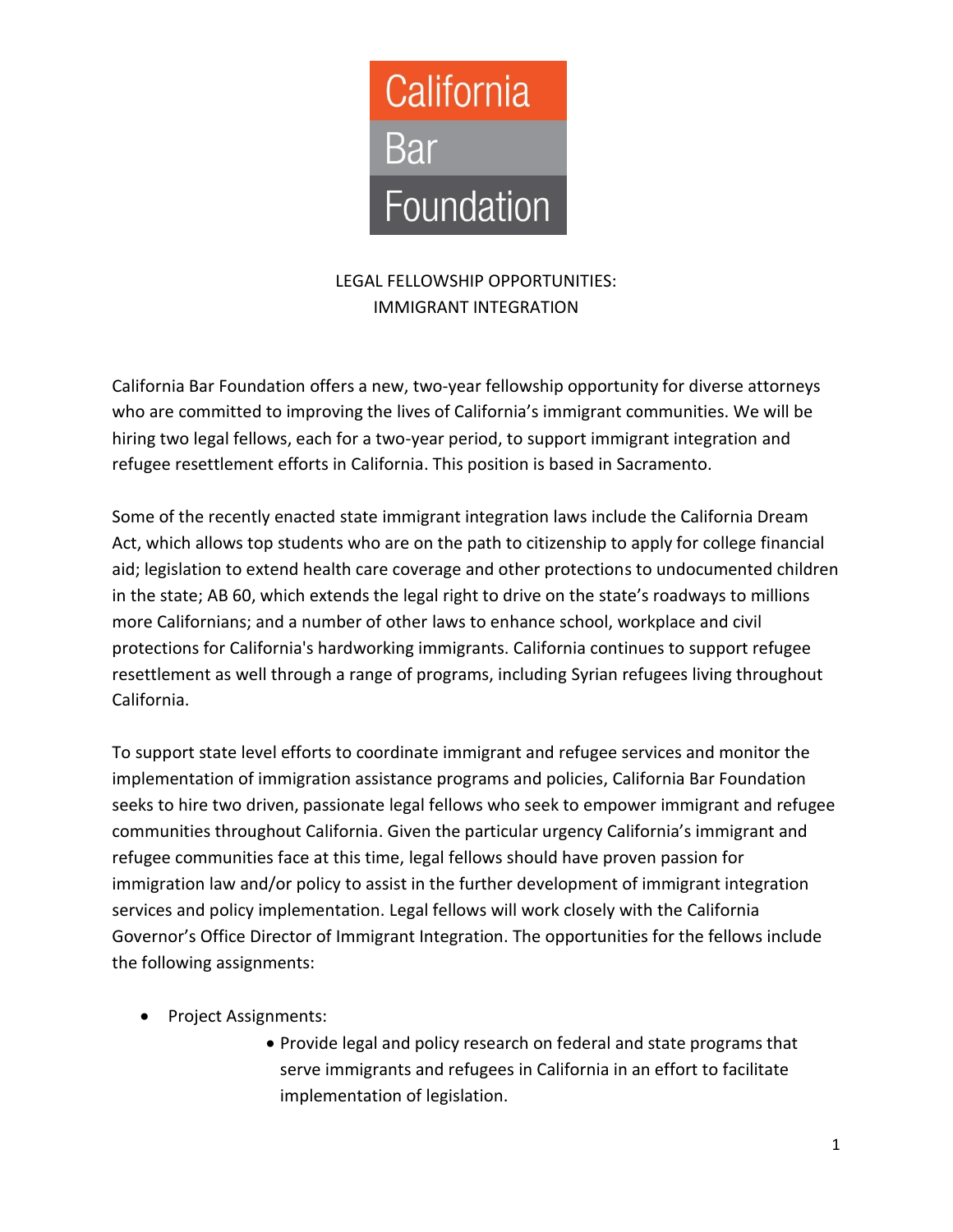- Assist with drafting and updating comprehensive reports of immigrant assistance programs and policies.
- Establish a statewide stakeholder engagement process and coordinate community meetings to provide input and share information about immigrant integration programs.
- Provide technical assistance and best practices research to agencies and departments in the areas of language access policy and other immigrant and refugee policies.

## **Qualifications**

- Law degree
- Record of experience serving immigrant and/or refugee communities
- Strong desire to be part of a small, hard working, dynamic team addressing a range of immigrant integration efforts, including recent Executive Orders pertaining to immigration
- Ability and willingness to travel throughout California
- Ideal candidates will have bilingual language ability
- California Bar Foundation is an equal opportunity employer. Diverse candidates from groups historically underrepresented in the legal profession are strongly encouraged to apply

### **Position Details, Salary & Benefits**

The ideal fellows would serve two-year terms beginning May 1, 2017. Fellowship salary will be commensurate with experience. Medical and dental benefits included, as well as paid sick leave, paid vacation time, 403(b), and commuter benefits.

Both legal fellows will be invited to participate in all California Bar Foundation fellowship programming and convenings, and will have the opportunity to collaborate with the California Bar Foundation's statewide community of legal fellows, scholars and grant recipients.

### **Application Instructions**

To apply, please send your resume, references, 1-2 page writing sample, and a one-page cover letter to Sheila Bapat at sheilab@calbarfoundation.org. Applicants are encouraged to apply as early as possible. Applications will be considered on a rolling basis. The deadline to apply is Monday April 17, 2017.